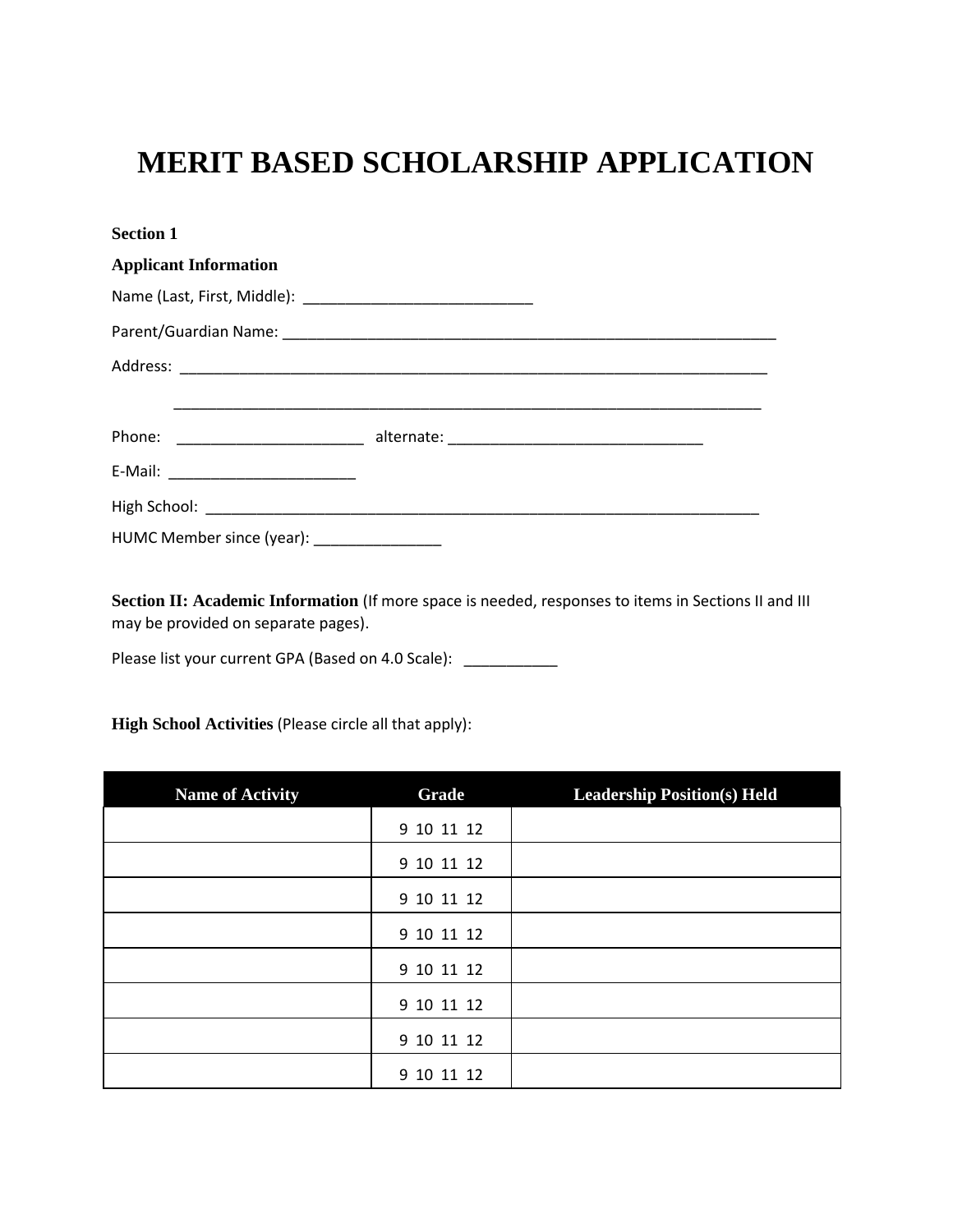**Community Service & Volunteer Activities:** 

| <b>Service/Project Description</b> | <b>Total # of Volunteer Hours</b> |
|------------------------------------|-----------------------------------|
|                                    |                                   |
|                                    |                                   |
|                                    |                                   |
|                                    |                                   |
|                                    |                                   |

## **Awards & Honors Received:**

| <b>Name of Award/Honor</b> | <b>Description of Award</b> |
|----------------------------|-----------------------------|
|                            |                             |
|                            |                             |
|                            |                             |
|                            |                             |
|                            |                             |
|                            |                             |

### **Extracurricular Activities:**

| <b>Name of Activities</b> |  |
|---------------------------|--|
|                           |  |
|                           |  |
|                           |  |
|                           |  |
|                           |  |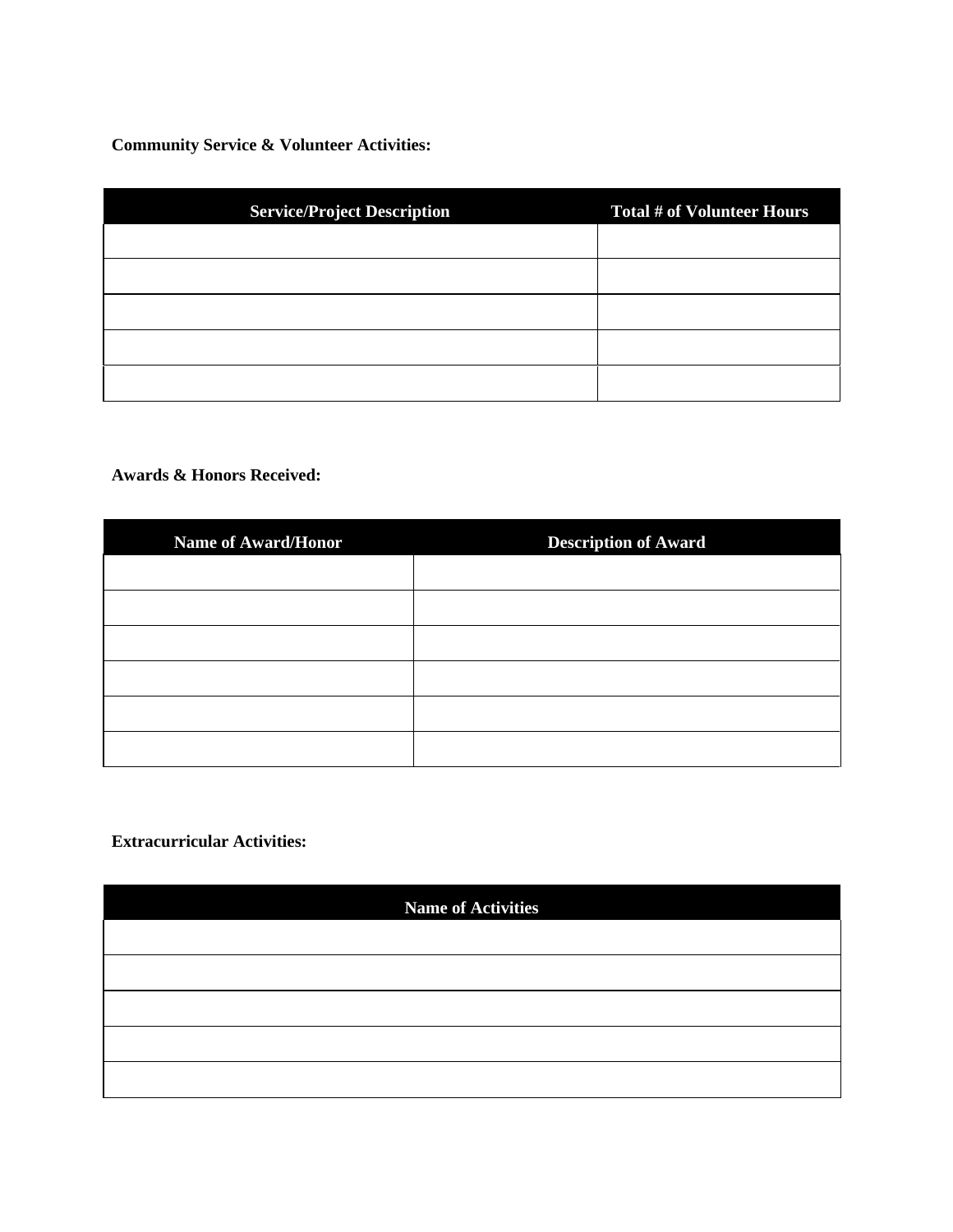## **Colleges Applied/Accepted to:**

| <b>Name of College</b> | <b>Name of Program/Degree</b> | <b>School Choice</b> |
|------------------------|-------------------------------|----------------------|
|                        |                               | <b>First Choice</b>  |
|                        |                               | Second Choice        |
|                        |                               | <b>Third Choice</b>  |

#### **Work Experience:**

| <b>Name of Company</b> | <b>Position</b> | # of Hours/Week |
|------------------------|-----------------|-----------------|
|                        |                 |                 |
|                        |                 |                 |
|                        |                 |                 |
|                        |                 |                 |

**\_\_\_\_\_\_\_\_\_\_\_\_\_\_\_\_\_\_\_\_\_\_\_\_\_\_\_\_\_\_\_\_\_\_\_\_\_\_\_\_\_\_\_\_\_\_\_\_\_\_\_\_\_\_\_\_\_\_\_\_\_\_\_\_\_\_\_\_\_\_\_\_\_\_\_\_\_\_** 

\_\_\_\_\_\_\_\_\_\_\_\_\_\_\_\_\_\_\_\_\_\_\_\_\_\_\_\_\_\_\_\_\_\_\_\_\_\_\_\_\_\_\_\_\_\_\_\_\_\_\_\_\_\_\_\_\_\_\_\_\_\_\_\_\_\_\_\_\_\_\_\_\_\_\_\_\_\_

**\_\_\_\_\_\_\_\_\_\_\_\_\_\_\_\_\_\_\_\_\_\_\_\_\_\_\_\_\_\_\_\_\_\_\_\_\_\_\_\_\_\_\_\_\_\_\_\_\_\_\_\_\_\_\_\_\_\_\_\_\_\_\_\_\_\_\_\_\_\_\_\_\_\_\_\_\_\_ \_\_\_\_\_\_\_\_\_\_\_\_\_\_\_\_\_\_\_\_\_\_\_\_\_\_\_\_\_\_\_\_\_\_\_\_\_\_\_\_\_\_\_\_\_\_\_\_\_\_\_\_\_\_\_\_\_\_\_\_\_\_\_\_\_\_\_\_\_\_\_\_\_\_\_\_\_\_** 

#### **Additional Comments:**

**Section III: Essay** 

Please type and attach a response (maximum of 500 words) to the following question:

1. **What is your intended academic major and how will it lead to a career in church ministry, or community or public service. How do you see yourself helping others and the community during your career?**